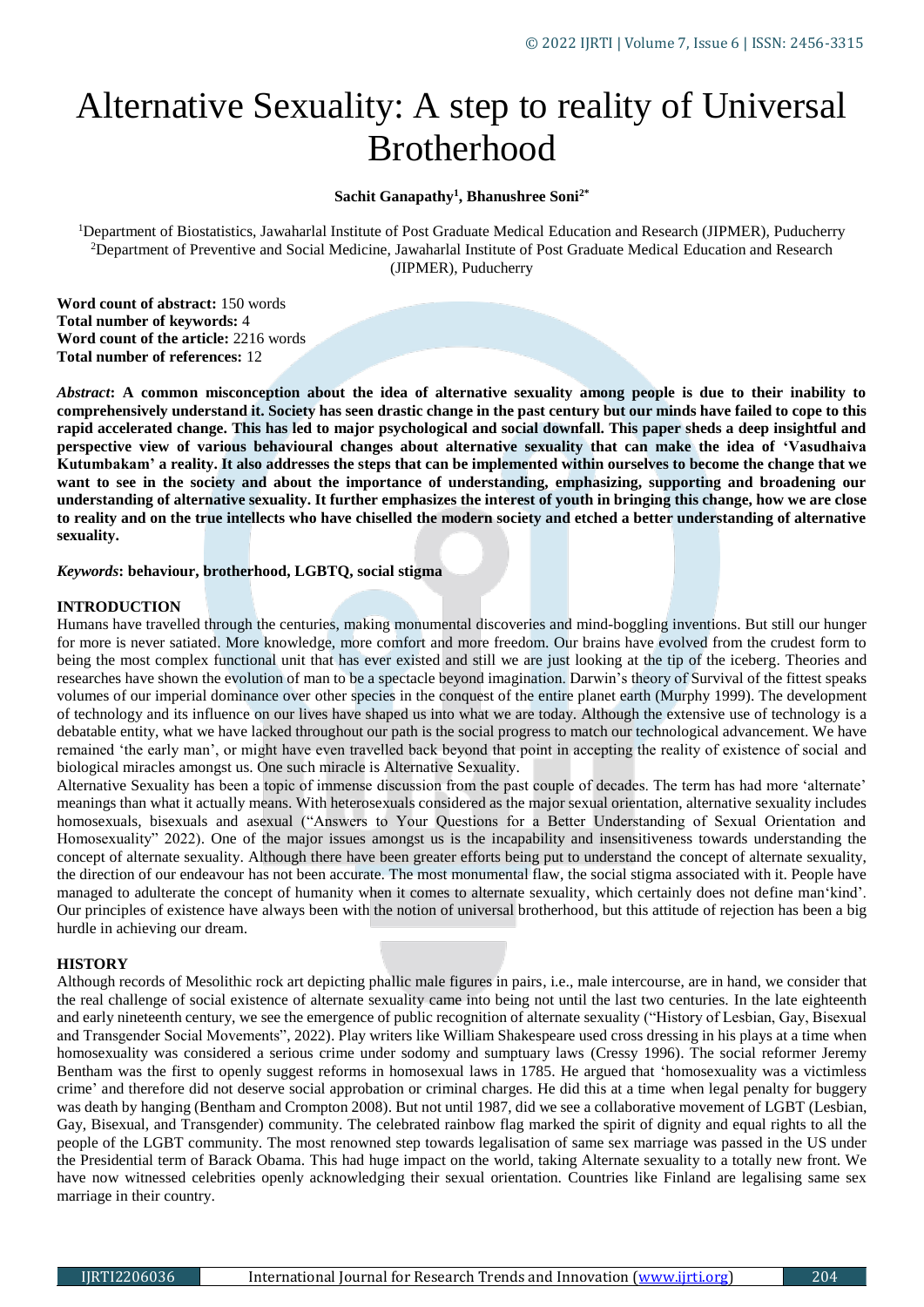India has always had its own history with LGBT community. The world knows our land to be rich in culture, heritage values and divinity. It has always been a misbelief that our ideas of socially forward entities like the alternative sexuality has always been primitive. But the reality is totally different. The Hindu and Vedic scriptures depict saints, demigods and even Supreme Lord himself transcending gender norms and manifesting as multiple combinations of sex and gender. Even Kamasutra, the ancient Indian treatise on love, talks about feelings for same sexes. There are also many depictions of same-sex sexual acts in temples such as Khajuraho (Pipariya 2018). Several Mughal emperors also are known to have homosexual inclinations.

#### **Art and Alternate Sexuality**

Art has always played a pivotal role in recognising alternate sexuality. Movies like Philadelphia have portrayed the struggle of how a gay man faces humiliation just because of his sexual orientation. It depicts his struggle to even earn a normal life amongst us. Books like The Miseducation of Cameron Post by Emily M Danforth pictures her lifelong journey of being a lesbian. It focuses on the silence and pain, living in denial and fear. Throughout history we have seen people of alternate sexuality shaping a better world through their art, administration and intelligence. The Pride Flag and the Pink Triangle are examples of artistically projecting the freedom of rights to the LGBT community.

The perspective of the whole concept of Alternate Sexuality changed when celebrities like Ellen DeGeneres and Neil Patrick Harris disclosed their sexual orientation. It marked a significant step and a historical standpoint which prompted governments to consider legalising same sex marriages.

## **Alternate Sexuality and Psychology**

The new world transition in legally recognising alternate sexuality as a reality is appreciable. But the real setback has been the lack of social acceptance of the same. LGBT community have been socially handicapped on different levels and have faced humiliation mentally, physically and emotionally. Discrimination is evident, and it has severe mental and psychological consequences. Rejection starts at home. As many as 50% of LGBT teens experience a negative reaction from their [parents](https://www.psychologytoday.com/basics/parenting) when they come out; 30% experience [physical abuse,](http://www.nrcyd.ou.edu/lgbtq-youth) and 26% are kicked out of their homes. In fact, LGBT children comprise 40% of all [homeless](http://thinkprogress.org/lgbt/2012/07/12/515641/study-40-percent-of-homeless-youth-are-lgbt-family-rejection-is-leading-cause/) youth, and family [rejection](http://www.pediatricsdigest.mobi/content/123/1/346.full) is the primary cause ("The Psychological Impact of LGBT Discrimination | Psychology Today" 2022). [Bullying](http://www.huffingtonpost.com/2011/05/16/lgbt-bullying-in-school_n_862170.html) of LGBT children is common in schools, nearly 85% are verbally bullied during the course of a school year (Espelage et al. 2018). This harassment often turns violent, 40% report physical [bullying](https://www.psychologytoday.com/basics/bullying) and 19% report being physically assaulted at school because of sexual orientation. The bullying can be so intense that 30% of LGBT children [miss school](http://journalistsresource.org/studies/society/education/effect-negative-school-climate-academic-outcomes-lgbt-youth-school) because they feel unsafe. Further, bullying because of sexual orientation results in increased [depression](https://www.psychologytoday.com/basics/depression) and an almost six-fold increased risk for [suicide](http://www.saashsc.org/wordpress/wp-content/uploads/2012/02/LGBT-Adolescent-School-Victimization.pdf) attempts (Blosnich et al. 2016).

In the Indian context, the situation is worse compared to the Western countries. For the Indian LGBT community, a truly inclusive society is a distant dream. Although the urban communities, to an extent, have created awareness of LGBT rights, the situation is upsettingly grave for gay, lesbians and transgender. Most people of the alternate sexuality would not accept the fact of having a different sexual orientation for the fear of rejection with family and the society. Many marriages in India go through a rough patch for the same reason. Even though there are many organisations such as the 'Humsafar Trust' and the 'Naz Foundation' working for the LGBT rights in India, the social and emotional stigma attached to it in reality is highly uncertain.

#### **Youth and Alternate Sexuality**

Youth have had a major impact in the present scenario on sexual orientation. Studies have shown that perceived discrimination have accounted for increased depressive symptomatology among LGBT males and females, and accounted for an elevated risk of self-harm and suicidal ideation among LGBT males (Almeida et al. 2009). Perceived discrimination may also be a contributor to emotional distress among LGBT youth. It is also found that discrimination on the basis of sexual orientation may more strongly account for increased depressive symptoms reported by LGBT boys compared to that by LGBT girls (Z score 4.6, p value<0.001) (Almeida et al. 2009). The stratified analysis for suicidal ideation shows that LGBT boys and girls had significant increase in risk of suicidal ideation as compared heterosexual, non-transgender counterparts.

As the youth are getting demoralised by the ever-growing number of discriminations against them, the LGBT community face a serious threat of moral devitalisation. The youth of LGBT community needs the support of the society to come out and disclose their sexual orientation. Although the modern statistics suggest that we have modernised out thinking from before, the rate needs to improve. With social media acting as a pilot of almost all our activity, perception and perspective play an important role in the youth getting the right message intended for the complete comprehensive development of our society.

#### **Alternate Sexuality: The Dark side**

As everything in this world, the movements and LGBT community itself has its darker side. It is impossible to create a pure organisation as we find impurity even in the finest gold. Statistics suggest that gay sex is often tied to substance abuse, promiscuity and unsafe sex practices (Bruce, Ramirez-Valles, and Campbell 2008; "Why Reveal The Dark Side Of The Gay Movement? — Joseph Nicolosi - Reparative Therapy®" 2022). A significant minority of gay men also participate in sadomasochism, public sex in bathrooms and public places. The dark side of gay movement is not for the purpose of demoralizing or LGBT bashing. The primary concern is to understand the psychological pattern. Main stream psychologists are often too conflicted to identify and understand to acknowledge any pattern or assign any significance to sexual radicalism. Homosexuality is characterized by sexual addictions and fixations which keep stubbornly emerging in spite of public-relation trying hard to submerge it.

The biggest blunder committed by some well-known medical practitioners in India was calling homosexuality a mental disorder. Although the baseless argument was opposed immediately, the idea of such degree put a seed of uncertainty among people. LGBT community as such is a budding organisation keeping the interest and hopes of people of alternative sexuality alive. Such arguments